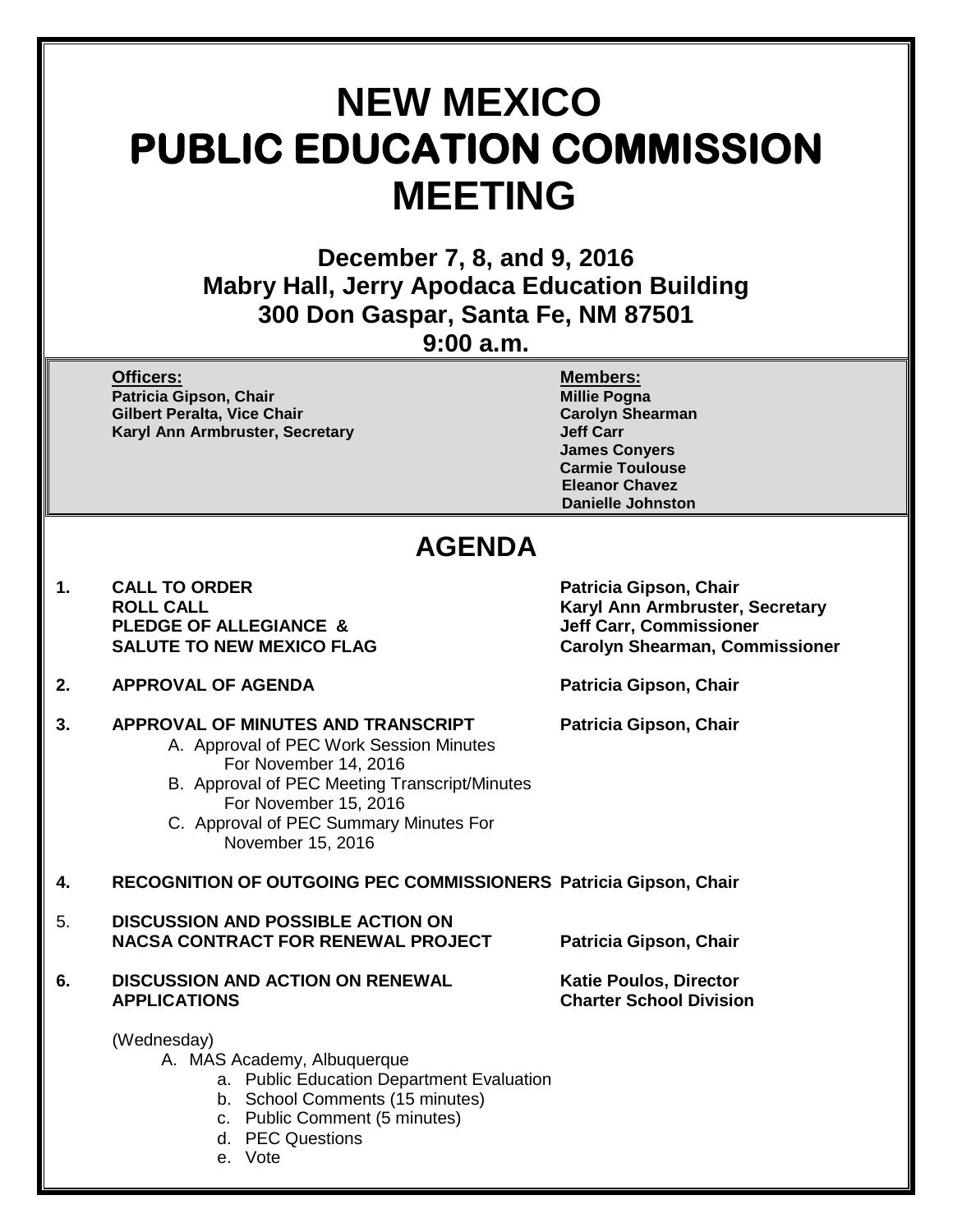- B. Coral Community Charter School, Albuquerque
	- a. Public Education Department Evaluation
	- b. School Comments (15 minutes)
	- c. Public Comment (5 minutes)
	- d. PEC Questions
	- e. Vote
- C. Sage Montessori Charter School, Albuquerque
	- a. Public Education Department Evaluation
		- b. School Comments (15 minutes)
		- c. Public Comment (5 minutes)
		- d. PEC Questions
	- e. Vote
- D. New America School, Las Cruces
	- a. Public Education Department Evaluation
	- b. School Comments (15 minutes)
	- c. Public Comment (5 minutes)
	- d. PEC Questions
	- e. Vote
- E. Estancia Valley Classical Academy, Moriarty
	- a. Charter School Division's Evaluation
	- b. School Comments (15 minutes)
	- c. Public Comment (5 minutes)
	- d. PEC Questions
	- e. Vote

(Thursday)

- F. SW Aeronautics, Mathematics, and Science Academy, Albuquerque
	- a. Charter School Division's Evaluation
	- b. School Comments (15 minutes)
	- c. Public Comment (5 minutes)
	- d. PEC Questions
	- e. Vote
- G. Southwest Primary Learning Center, Albuquerque
	- a. Charter School Division's Evaluation
	- b. School Comments (15 minutes)
	- c. Public Comment (5 minutes)
	- d. PEC Questions
	- e. Vote
- H. Southwest Intermediate Learning Center, Albuquerque
	- a. Charter School Division's Evaluation
	- b. School Comments (15 minutes)
	- c. Public Comment (5 minutes)
	- d. PEC Questions
	- e. Vote
- I. Southwest Secondary Learning Center, Albuquerque
	- a. Charter School Division's Evaluation
	- b. School Comments (15 minutes)
	- c. Public Comment (5 minutes)
	- d. PEC Questions
	- e. Vote
- J. McCurdy Charter School, Espanola
	- a. Charter School Division's Evaluation
	- b. School Comments (15 minutes)
	- c. Public Comment (5 minutes)
	- d. PEC Questions
	- e. Vote